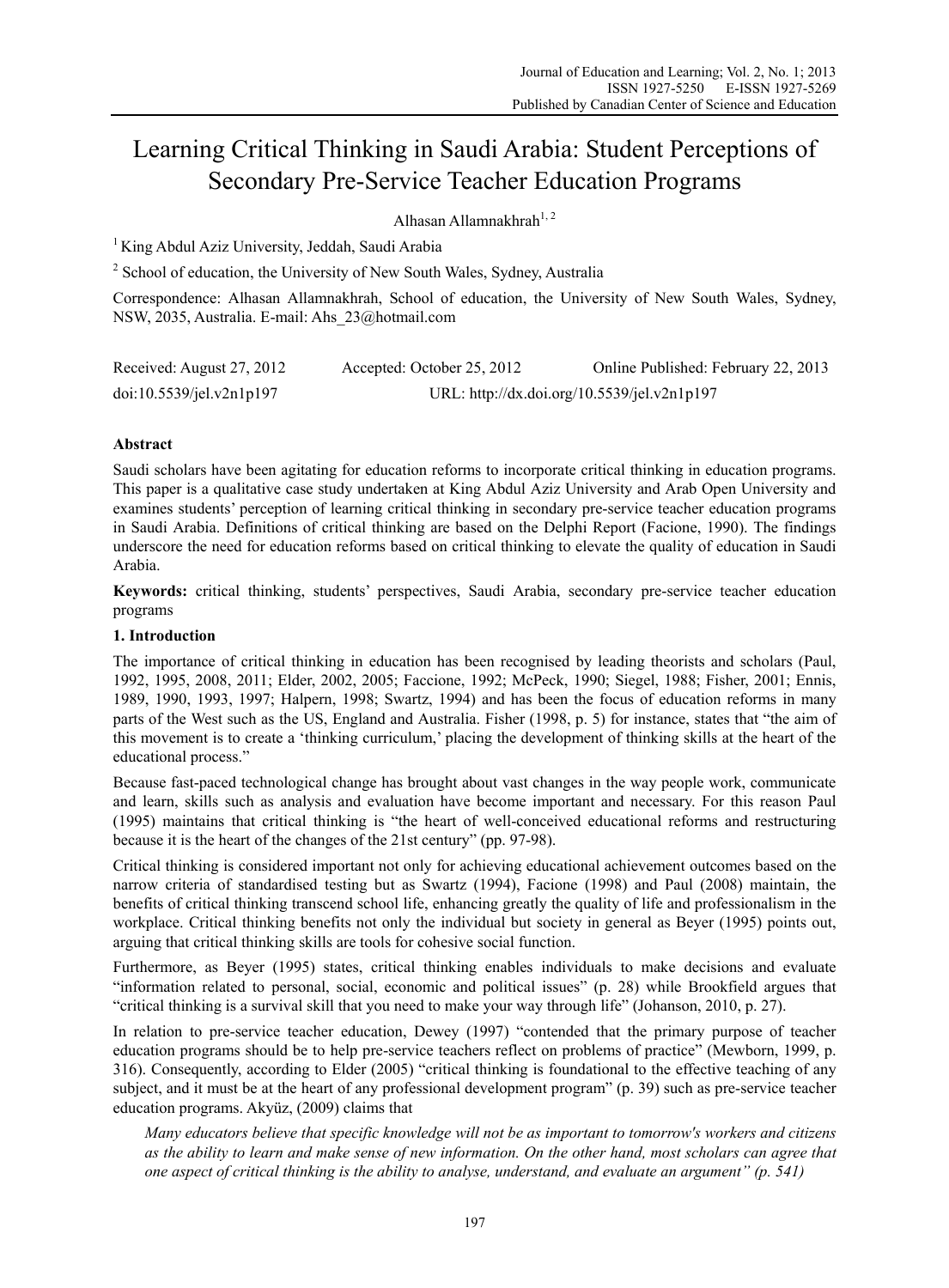For secondary pre-service teacher education students, critical thinking assumes greater relevance because these students will be responsible for instilling critical thinking in their own future students. If critical thinking is not taught effectively at secondary pre-service teacher education programs, student teachers will be unable to teach critical thinking effectively to their own future students. Or as Tsui (2001) agues "if these students do not receive training in higher-order thinking while at college, when can they expect to receive it?" (p. 19).

## **2. Context of the Problem**

According to Walsh and Paul (1986) critical thinking skills "should be thoroughly integrated into all aspects of the teacher education programs and prepare future teachers to be models of effective thinking strategies" (p. 49).

However, several studies conducted in secondary schools in Saudi Arabia demonstrate that there is a lack of knowledge of critical thinking among students and in the teaching strategies of secondary school in-service teachers (See Al-Qahtani, 1995; Al-Qmadi, 2008; Amen, 2008; and Al-Gabrey, 2007). Saudi scholars (Al-Essa, 2009; Al-Miziny, 2010; Kafe, 2009; Elyas, 2008 and Al-Souk, 2009) argue that there is a lack of critical thinking among Saudi students and demand that any reforms must also incorporate critical thinking into the Saudi education system.

As an educator, the lack of critical thinking among in-service teachers and students is of personal and professional concern, therefore these findings prompted me to investigate the reasons why critical thinking is lacking among secondary Saudi students and particularly among in-service secondary teachers by "entering inside the box" from which those teachers graduated. Identifying the lack of critical thinking in Saudi secondary pre-service teacher education programs, therefore, needs to be examined and one way of examining this was to give voice to the students' own perceptions about how and whether they are taught critical thinking skills in their secondary pre-service teacher education programs in Saudi Arabia.

Studying students' perceptions will "contribute to our understanding of learning processes that commonly take place in many of the thinking curricula..." (Zohar & Schwartzer, 2005, p. 1596). Furthermore, giving students a voice facilitates greater understanding of their perceptions of critical thinking and corresponds with the methodology of qualitative case studies (Merriam, 1998, 2009; Stake, 1995, 2005). Analysing students' perceptions is also necessary in order to design suitable professional education programs based on critical thinking. Moreover, student teachers' views are essential as teachers are "agents of change in the reform effort currently under way in education and thus are expected to play a key role in changing schools and classrooms" (Prawat, 1992, p. 354).

However, despite the evidence of the importance of critical thinking in education, researchers such as Zohar (1996; as cited in Feuerstein, n.d.) maintain that "comprehensive integration of thinking education in teacher education is still limited" and Elder (2002) also contends that "critical thinking is not typically a significant part of teacher preparation programs" (p. 1). If, as claimed by Elder (2002), Paul et al (1997) and Zohar and Schwartzer (2005) (who examined critical thinking in the US and Israel respectively) the teaching of critical thinking was found to be inadequate, then the teaching of critical thinking in Saudi Arabia, where didactic rote-learning is the prevalent teaching method, must also be inadequate.

The need for analysing whether critical thinking is taught in secondary pre-service teacher education programs in Saudi Arabia, therefore assumes greater urgency. This paper investigates secondary pre-service teacher education students' perceptions of whether they are taught critical thinking, and if so, how, at two Saudi universities.

## **3. Research Questions and Purpose of This Study**

The main research question is: *what are students' perceptions of whether and how critical thinking is taught at secondary pre-service teacher education programs at King Abdul Aziz University and Arab Open University?*  This question is but an initial foray into critical thinking in secondary pre-service teacher education programs in Saudi Arabia as such an analysis has not been undertaken before in Saudi Arabia. Analysing this issue also addresses a gap in the literature in critical thinking specifically in the Saudi context.

# **4. Literature Review**

Although the literature on critical thinking is extensive, dating back to ancient Greece and the writings of Plato and Aristotle, contemporary literature focusing on pre-service teacher education or on pre-service teacher education students' perceptions of learning critical thinking is still incipient, especially in the context of the Gulf States and Saudi Arabia specifically. Therefore, this literature review focuses primarily on the categories of student perceptions and pre-service teacher education programs.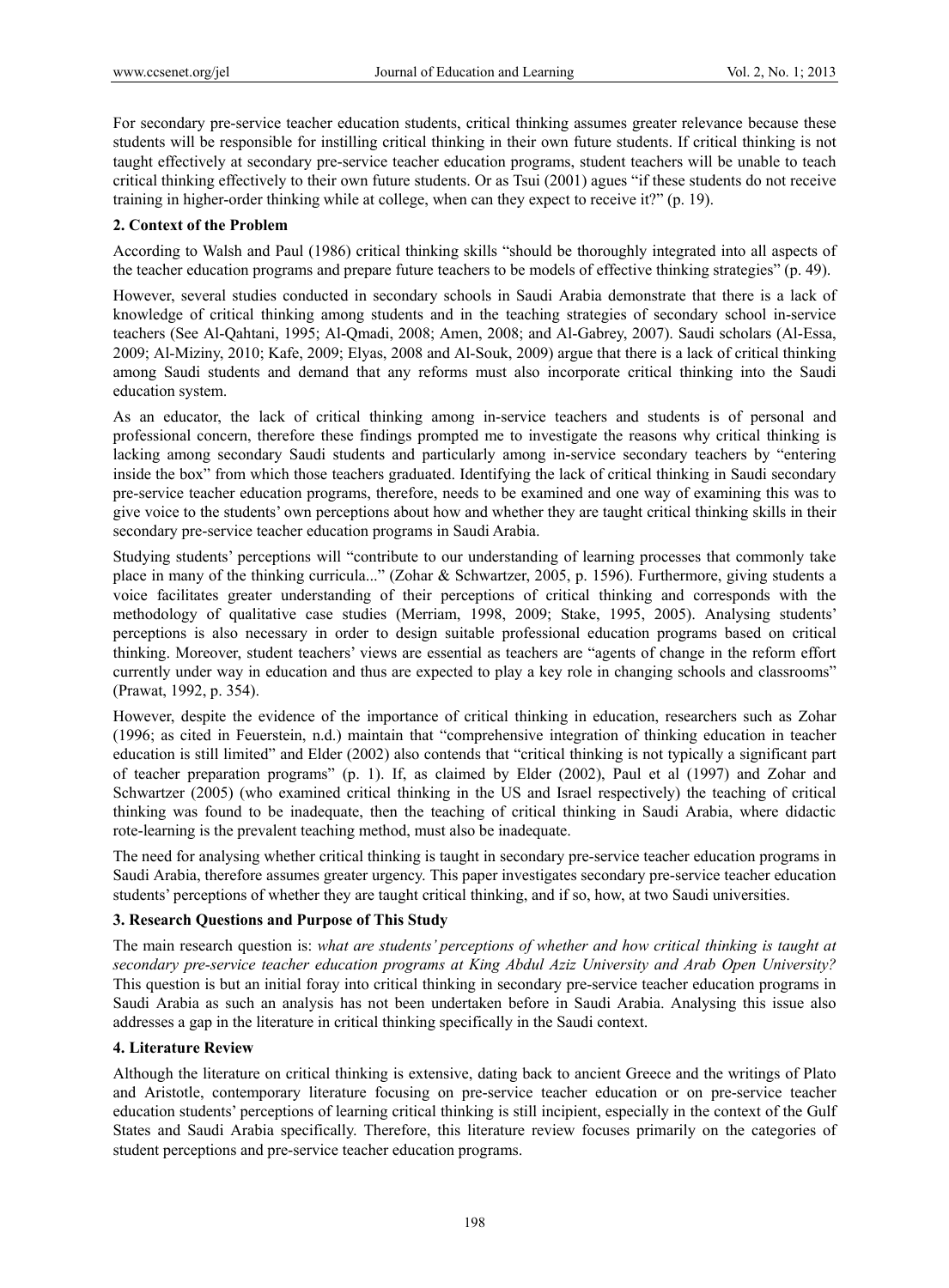## *4.1 Critical Thinking Definition*

Theorists in the field advance various definitions of critical thinking. In order to attempt to resolve the lack of consensus between psychologists and philosophers, experts attempted to define critical thinking as a concept for use across disciplines and for everyday life. A project with these objectives was initiated in California in 1990, comprised of forty six experts. Just over half of these were philosophers, twenty percent were educators, and twenty percent were from the social sciences and psychology and six percent from the physical sciences. The outcome of this project was recorded in a report entitled *The Delphi Report* (Facione, 1990). Facione recognises critical thinking in this report a*s* "one among a family of closely related forms of higher-order thinking, along with, for example, problem solving, decision making, and creative thinking" (p. 13). The report's outcome demonstrates that a consensus on the definition of critical thinking has been arrived at:

*We understand critical thinking to be purposeful, self-regulatory judgment which results in interpretation, analysis, evaluation, and inference, as well as explanation of the evidential, conceptual, methodological, criteriological, or contextual considerations upon which that judgment is based. Critical thinking is essential as a tool of inquiry. (p. 2)* 

#### *4.2 Critical Thinking in Pre-Service Teacher Education*

Owu-Ewie (2007) cites the importance of thinking skills in pre-service teacher education in Ghana and explores in a case study the factors that inhibit the enhancement of thinking skills. The conclusions from the case study demonstrate the need for higher order thinking skills in students and that it is therefore "crucial for teacher institutions to produce teachers who have the skill and capacity to enhance the critical thinking skills of their learners" (p. 46).

Owu-Ewie's (2008) subsequent case study discovered that there exists a gap between the curriculum objectives and the materials provided to enhance thinking skills among students. Owu-Ewie argues for staff development for teaching strategies as well as textbooks and tests that are based on higher order thinking skills. Following up with another case study Owu-Ewie (2010) found that little research on thinking skills has been conducted in Ghana. It is necessary, Owu-Ewie argues, that as schools move from transmission of information to "information processing" that teaching institutions in Ghana "break the cycle by producing teachers who have the skills and capabilities to enhance the thinking skills of their learners" (p. 9). For instance, the study found that in the lessons observed, most student contributions were ignored by teachers and that teachers dictated notes in order to enable students to pass exams (Owu-Ewie, 2010).

However, it is not only in developing countries such as Ghana that critical thinking is not the basis of curricula in pre-service teacher education programs; it is also lacking in most US teacher preparation programs. In 1997 Paul and several colleagues investigated the extent to which California's teacher preparation programs were adequate to train or equip teachers to teach critical thinking and problem solving in elementary and secondary schools. The research focused on thirty eight public schools and twenty eight colleges and universities and had three chief objectives. The first was to evaluate current teaching practices and knowledge of critical thinking amongst faculty teaching in the teacher preparation programs. The second was to identify exemplary teaching practices that enhance critical thinking, and the third was to develop policy recommendations based on the results of the research. This study found that most of the educators had a "vague understanding of what is critical thinking and what is involved in bringing it successfully into instruction" (p. 1). The study revealed that eighty nine percent of those interviewed argued that "critical thinking was the primary objective of their instruction" but that only nineteen percent could define critical thinking, and just nine percent used it on a daily basis in their teaching. In addition, a large number of faculties were not able to plausibly explain how to reconcile covering content with fostering critical thinking and do not consider reasoning as a significant focus of critical thinking.

In Australia, expectations of teachers have changed over the last ten years according to Amanda Mergler (2009), who notes that the move away from rote learning and information transmission has required teachers to produce students able to think critically, who are self-aware and can reflect thoughtfully. Mergler examines the twelve week philosophy programme at the Queensland University of Technology for teacher educators. She argues that because philosophy encourages and enables self-awareness and critical thinking, it is imperative that pre-service teacher education programs incorporate philosophy as part of its curriculum to enable teachers to develop these skills in their students. A "strong theoretical and practical foundation in pre-service teacher education will become more apparent" (p. 12).

Similarly, Williams (2005), who analysed teacher preparation programs in the United States, argues for critical thinking in teacher education as a means of enabling society to effectively address social problems at a local and global level. Williams maintains that emphasis on critical thinking in teacher education will result in an emphasis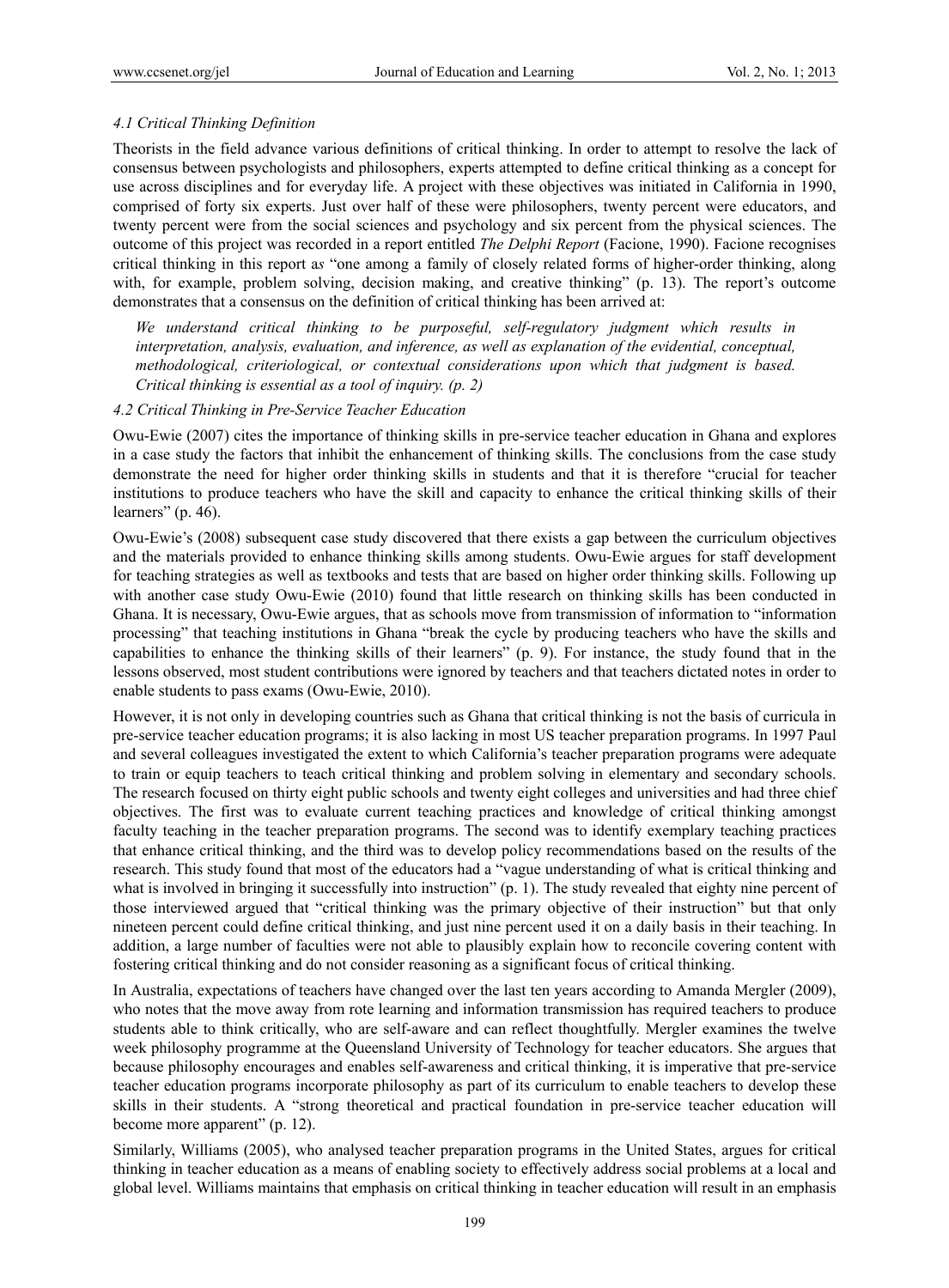on critical thinking in K-12 education, which will create a critical thinking society at all levels, thereby allowing for more effective problem solving in society. The development of critical thinking along these lines is unlikely, argues Williams (2005) unless pre-service teacher education students and their educators are themselves the products of critical thinking instruction and practice in the teacher education programs.

Queensland University of Technology's Margaret Lloyd and Nan Bahr's small scale study (2010) examines the perceptions of critical thinking among academics and their students. The findings demonstrate no substantial differences in perceptions between them. The slight differentiation was the students' concerns with the outcome of critical thinking, suggesting an emphasis by students on "product" while the teachers' emphasis was on "process", suggesting academics' concern with the process of "lifelong learning" (p. 14). The authors argue for curriculum design and teaching approaches in the tertiary context, in particular in coursework, and maintain that critical thinking in coursework should not "undermine the integrity of critical thinking as a developing disposition or process" (p. 14). Furthermore, explicit teaching and discussion of critical thinking facilitates "higher level connections with epistemologies of disciplines" according to Lloyd and Bahr (2010, p. 14).

Harding and Parsons (2011) address current practices in pre-service teacher education programs in the United States. Their perspective, based on their research over the last twelve years, is to enable young teachers to develop "to do" lists. For example, they argue that education students require critical thinking processes that include research, trying out ideas and discussing solutions, keeping track of data and discussing alternatives. Collaborative work is also important as is empowering teachers to consider the kinds of classrooms and school cultures they want to build.

Multicultural education, according to Zippay (2010), poses particular problems for teachers. Zippay's thesis examines achievement gaps in culturally diverse students and two white female teachers' reflective and critical thinking in relation to multiculturalism and how this informs or impacts on their literacy practices. The findings demonstrate the need for incorporating explicit culturally relevant pedagogy in the teacher preparation program with an emphasis on critical thinking attributes such as "self reflection" and "relational reflection". One study that compares two different cultural groups produced interesting results. McBride, Xiang, Wittenburg, and Shen (2002) examined 234 Chinese pre-service physical education teachers and found that while there was some resistance to critical thinking by the Chinese teachers, the US teachers expressed positive views and endorsed it. The findings demonstrate that the US teachers scored significantly higher results in the examinations suggesting that this may be associated with the cultural differences and the attitude to critical thinking in these specific contexts: the historically and constitutionally enshrined liberalism and individualism of an open democratic society such as the US produces participants who view critical thinking in positive terms, while the proscriptive one-party state in China, in which political and ideological dissent is largely outlawed, critical thinking is viewed with some scepticism or suspicion. However, the authors note that the disposition for critical thinking between the two groups transcended cultural boundaries, pointing to the need for further research in this area.

Anastasiadou and Dimitriadou (2011) examine the perceptions of critical thinking among student teachers in the School of Education at the University of Western Macedonia. They argue for a productive approach to pedagogy that involves the development of critical thinking parallel with epistemological development for achieving depth in critical thinking in pre-service teacher education. Teaching for critical thinking in pre-service teacher education, they maintain, also aids "progress in their epistemological development toward promoting inclusive education and using teaching practices which respond to the needs of cognitively or culturally differentiated classrooms" (p. 81). Similarly Lee (2005) reviews the criteria for assessing reflective thinking, and investigates how the process of reflective thinking develops in pre-service teachers. Lee argues that experimentation with the ideas that prospective teachers are developing as part of their coursework and analysing their own practice in the course of teaching enhances their ability to impart these self-reflective skills to their students.

Qing, Jing and Yan (2010) applied the California Critical Thinking Skills Test to investigate the effects of inquiry chemical experiment in chemistry teaching. The findings demonstrated a difference in the results of the pre-score and post-score tests, showing that critical thinking skills were enhanced with the implementation of the inquiry chemical experiment. Similarly, Kong (2006) examines the effects of the Cognitive-Infusion Intervention on critical thinking skills and dispositions of the pre-service teachers in Singapore. Using two factors, experimental and control as well as Education Programme Grouping, both groups scored significantly higher in both critical thinking skills and disposition after participating in the study.

The importance of teachers having critical thinking skills is asserted by Unks (1985) whose research focused on teachers of social studies. Unks found that approximately half of the teachers could not achieve the essential critical thinking skill of "distinguishing between statements of fact and statements of opinion" (p. 240). Teachers,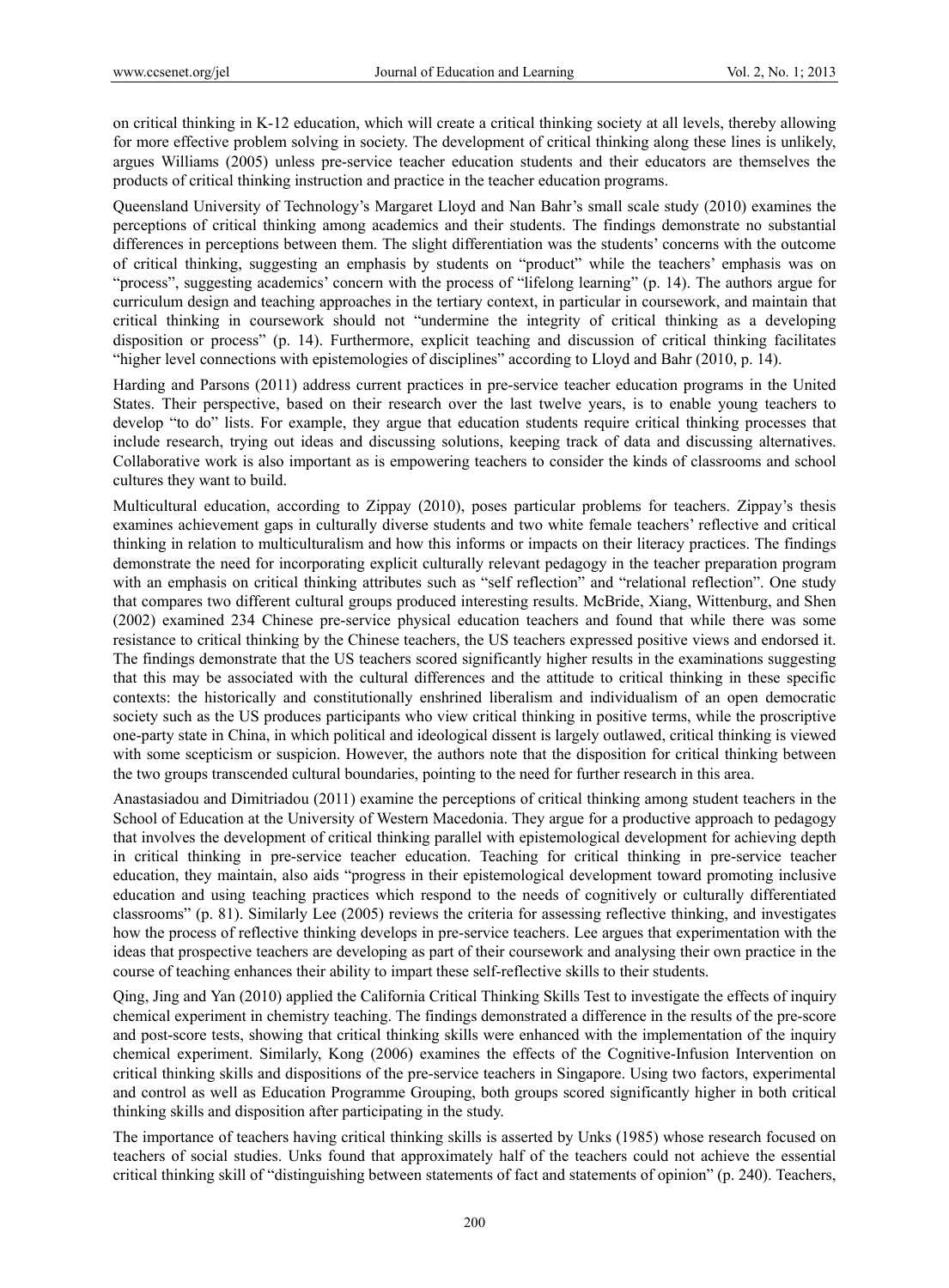therefore, are not able to teach critical thinking "if they themselves lack the skill" (Unks, 1985 p. 240). Unks asserts the necessity of providing teachers with critical thinking skills through training programs to enhance their development and their own critical thinking skills in order to be able to disseminate it to their students. Nicoll (1996) puts forward similar arguments in his study on the development of critical thinking among children in Kindergarten to year three (K-3). Nicoll demonstrates that critical thinking can be enhanced among children by training teachers in the field and in doing so, provides a refutation of Piaget's theory that critical thinking does not develop among children aged 0-2 years. While Nicoll (1996) focused on the development of critical thinking skills in children he emphasises that "in order to promote critical thinking in young children ... teachers need to understand these skills" (p. 1).

However, while pre-service teacher education programs have been the focus of many studies in several parts of the world, there has been no research undertaken in secondary pre-service teacher education programs in Saudi Arabia, and specifically none on critical thinking or on student perceptions of critical thinking in these programs in Saudi Arabia which is the aim of this study.

#### **5. Methodology**

The study employed a qualitative case study approach (Yin, 2009 and Merriam, 2009) to assess students' perceptions. Two focus group sessions took place in which twelve students from the secondary pre-service teacher education program at King Abdul Aziz University and from the secondary pre-service teacher education program at Arab Open university participated. The purposeful sample method was used (Patton, 1990) with students selected by lecturers according to the GPA selection criteria.

Zohar & Schwartzer (2005) argue that many teachers believe that "teaching thinking is appropriate for students with high academic achievements, but it is inappropriate for students with low academic achievements" (p. 1602) and that "low-achieving students are, by and large, unable to deal with tasks that require higher order thinking skills" (Zohar& Dori, 2003, p. 145). However, such conceptions are not supported by the literature on critical thinking theory. Therefore, for this study it was deemed appropriate to select students from a range of abilities. Lecturers at each university were asked to select six students: two each with low, medium and high GPAs in order for broader representation among students. These criteria also possibly facilitate the assessment of critical thinking ability and the development of programs in the near future to meet the varied academic needs of students with different abilities.

#### **6. Data Analysis**

The focus groups participated in open-ended interviews in which all were present. The interviews were transcribed from Arabic to English and then to ensure precision, the English translation was translated back to Arabic by an expert translator in English and Arabic language. These were compared to my translation to ensure greater accuracy and to correct discrepancies or errors. A preliminary exploratory analysis was conducted in which the transcribed data was read several times. This was followed by coding, the construction and reducing of themes and writing up the findings in a report (Creswell, 2009 and Merriam, 2009).

#### **7. Findings and Discussion**

## *7.1 Critical Thinking is Important*

The main theme to emerge from the interviews was that critical thinking was considered important by all students interviewed. This emerged in response to the first question the students were asked: *"Do you think critical thinking is important, and if so, why?"*

Student A summed up the general perception of the importance of critical thinking stating that "I think critical thinking is important to enable me to solve problems that I face throughout my life". He also argues for the benefits of critical thinking beyond education achievement, claiming that critical thinking may aid in limiting the influence of harmful ideologies on Saudi youth:

*We should employ reason, not emotion. I'll give an example. There are many youth in our society who have been influenced by Osama Bin Laden and Al-Qaeda ideology over the last ten years. If these youths thought critically and analysed the ideology and its goals and why it calls on people to kill, they would not be easily influenced by such ideology at all.* 

Critical thinking, therefore, is not only an academic exercise but as Paul and Elder (2002) state:

*Critical Thinking is about becoming a better thinker in every aspect of your life: in your career, and as a consumer, citizen, friend, parent, and lover. Discover the core skills of effective thinking; then analyse your own thought processes, identify weaknesses, and overcome them. Learn how to translate more effective*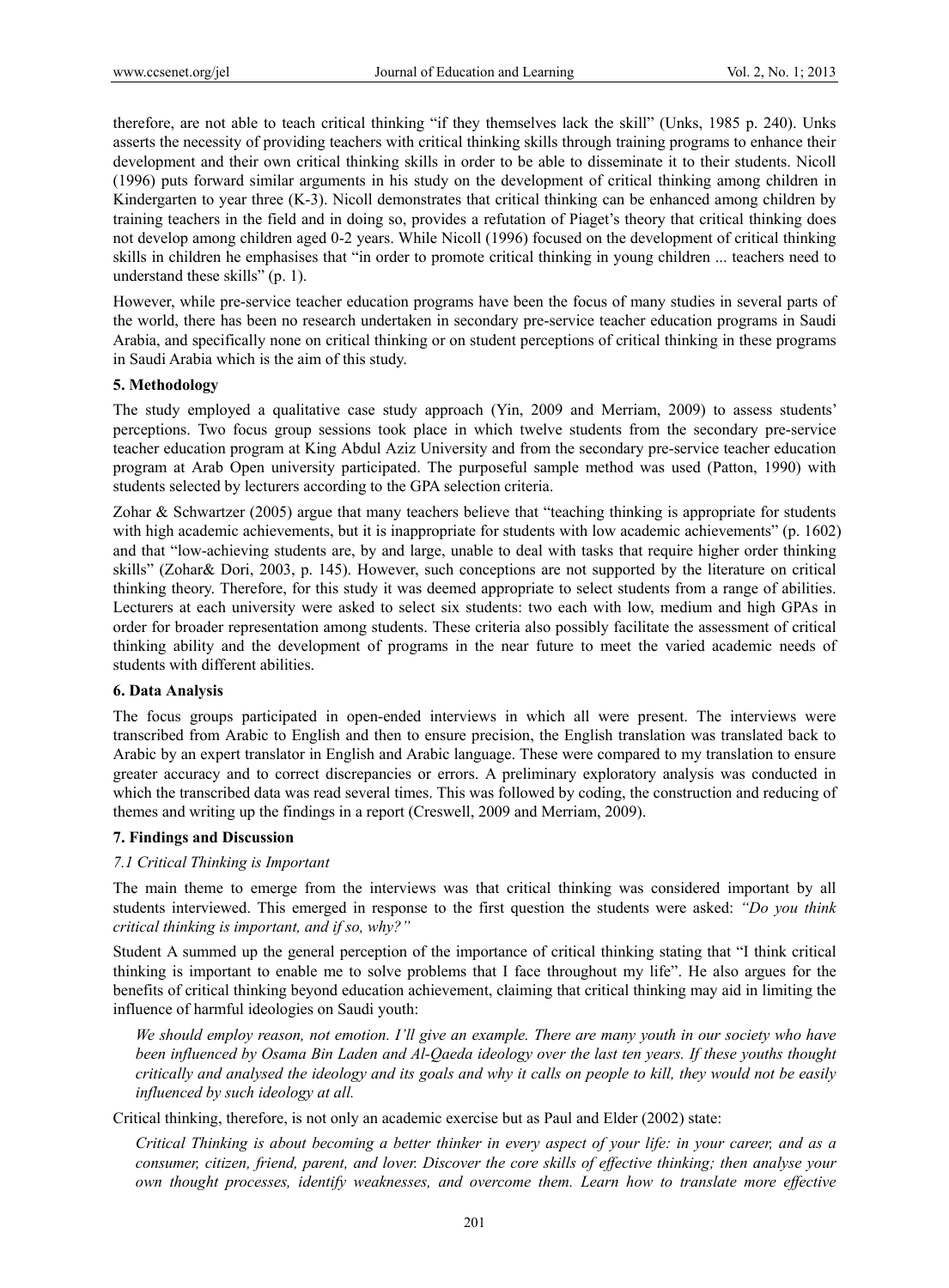*thinking into better decisions, less frustration, more wealth, and above all, greater confidence to pursue and achieve your most important goals in life (p.xix).* 

#### **Interview excerpt: King Abdul Aziz University (KAU) student group interview**

**Student B:** critical thinking is good but I do not know to what extent it is important for me.

**Student C:** critical thinking helps me to think carefully before forming any judgment or decision. I think it is important as a means to analyse issues before forming a judgment.

**Student D:** critical thinking is good for everyone because it is helps the decision-making process.

**Student E:** I agree with my classmates about the importance of critical thinking.

**Student F:** critical thinking is important for me to keep on the right track and also enables me to think carefully before I undertake any task.

Like those at King Abdul Aziz University (KAU), students at Arab Open University (AOU) also believe that critical thinking is very important. An excerpt of the group interview with AOU's students shows that all secondary pre-service teacher education students in this study shared similar perceptions of the importance of critical thinking in their learning.

#### **Interview excerpt: AOU student group interview**

**Students H:** Critical thinking is important for both the individual and society because if critical thinking is used I think most societies can solve their problems and families will be able to discuss issues with their children in order to better equip them to make the right decisions in their lives.

**Student G:** Critical thinking is important for protecting us from harmful ideologies, whether from Al Qaeda or the west and disseminated through the media.

**Student I:** I agree with my classmates about the importance of using critical thinking instead of our emotions.

**Student J:** I have no idea about the importance of critical thinking for me.

**Student K:** Before this session I did not know whether CT was important for my own learning or in life but, it must be important because you are doing your PhD in it and I therefore have learnt something about it through these discussions.... we are lacking knowledge in this field.

**Student L:** we should learn critical thinking because, as I have heard from you and my classmates in this session, critical thinking can help people to analyse a situation or problem before forming judgments.

Several Saudi scholars such as Al-Miziny (2010) and Al-Essa (2009), who call for education reforms in Saudi Arabia based on critical thinking, also express similar views about the need for CT to limit the influence of harmful ideology based on reason and analysis, rather than emotion. Student A's views about the importance of critical thinking in limiting the influence of destructive ideologies is congruent with studies which have been conducted by Kafe (2009) and Al-Sagoube (2009). They argue that Saudi youth lack appropriate knowledge and training and recommend a greater emphasis in education on critical thinking to assist youth to overcome destructive influences by enabling them to distinguish between reason and rhetoric.

While both students C and L agree that critical thinking enables one to think carefully about issues before deciding on a course of action or forming judgements student C qualifies this by stating that critical thinking "is unusual thinking and does not happen automatically or by chance". Student C was the only student to express this view about critical thinking, which reflects Paul's (1992) argument that "critical thinking is not just thinking" but is a means of raising thinking to the level of "perfection" (p. 7). Student C's claim that critical thinking "needs ability such as knowledge in a particular area in order to be a critical thinker" also reflects the views of McPeck (1990) who argues for background subject knowledge to think critically. However, Paul (1992) Ennis (1993) and Elder (2003) argue that "critical thinking provides the foundation for deep learning and integration" (para. 1). Elder explains that critical thinking:

*Introduces students to the idea that to learn any subject well is to learn its most fundamental logic, to be able*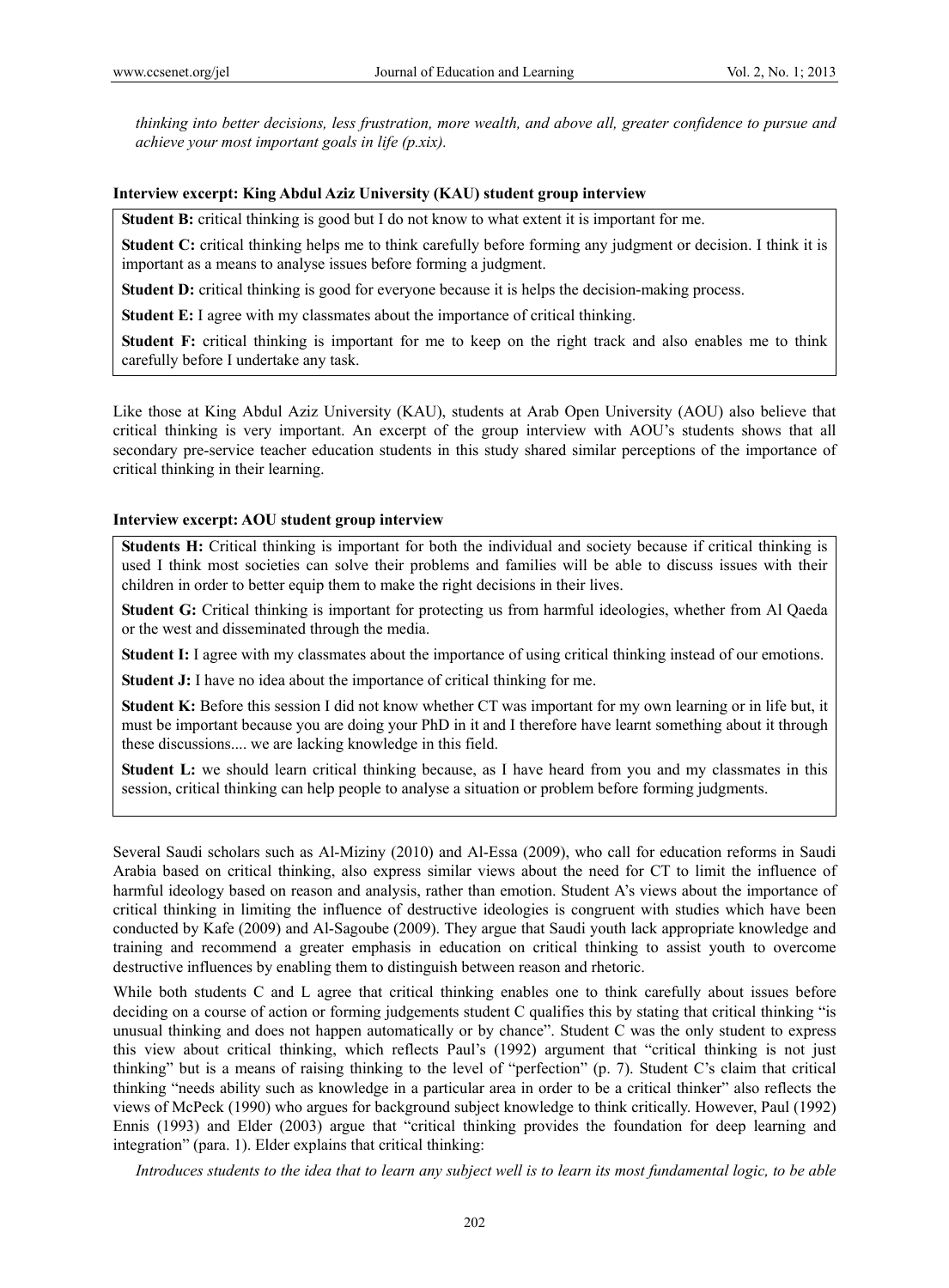*to think within the subject. In other words, it emphasizes the importance of students learning to think historically, to think sociologically, to think scientifically, to think in a literary way, etc. It also introduces students to the intellectual standards for thought, as well as the intellectual virtues, or defining traits of the disciplined mind (para.1).* 

When asked what he meant by his claim that critical thinking enables him to "think carefully before I do anything" Student F replied that it "means not to make hasty decisions and to think before acting". When asked about the thinking processes necessary to arrive at the most appropriate decision, he did not elaborate, stating only that "I just think". Thinking critically, however, involves specific processes and intellectual standards. For example Paul and Heaslip (1995) state that in order to think critically, one must question one's own thinking processes, for instance: "Is my thinking clear, accurate, precise, relevant, complete and consistent?" (p. 47). Such a process requires that critical thinking be applied explicitly; in other words, students have to learn critical thinking "by having to exercise it while thinking their way through all the disciplines they study" (Paul, 2011, p. 10).

#### *7.2 Critical Thinking is not Taught in the Secondary Pre-Service Teacher Education Programs*

Another theme to emerge in the interviews was that while students perceived critical thinking skills as necessary, all students except two maintained that they did not learn critical thinking, either explicitly or implicitly, in their pre-service teacher education program at either KAU or AOU. Students were asked "*do you think you are being taught critical thinking by your lecturers in the pre-service teacher education program. If so, explain how?*"

## **KAU Students' responses**

**Student A:** if there is critical thinking, it doesn't occur very often.

**Student B:** I did not see any evidence of critical thinking in this program.

**Student C:** I will be fair here; there are just two out of ten lecturers who teach critically in this program.

**Student D:** there is nothing new to tell you; traditional teaching methods, traditional curricula, traditional lecturer and traditional system. All this makes me unhappy. It is boring.

**Student E:** I do not know.

**Student F**: I agree about there being no critical thinking skills taught or used in this program in general, but there are perhaps two lecturers who probably use it.

Students F and C, who claimed only a few lecturers taught critically, were asked to explain the methods these lecturers used to teach critically. Student C claimed that "they prefer questioning styles and discussion whereas most lecturers in this program do not like that method". Student F claims that those lecturers who teach critically asked questions rather than merely transmit information. When asked whether these questions were probing questions according to the Socratic method, he claimed that these were questions were not of that calibre, with the lecturer asking only, for example, if the previous week's lecture had been useful. Other questions required little or no critical or analytical thinking as they were based solely on recalling information from text-books.

An excerpt of the group interview with AOU students below demonstrates that all six secondary pre-service teacher education students believe that they were not taught critical thinking in the pre-service teacher education program.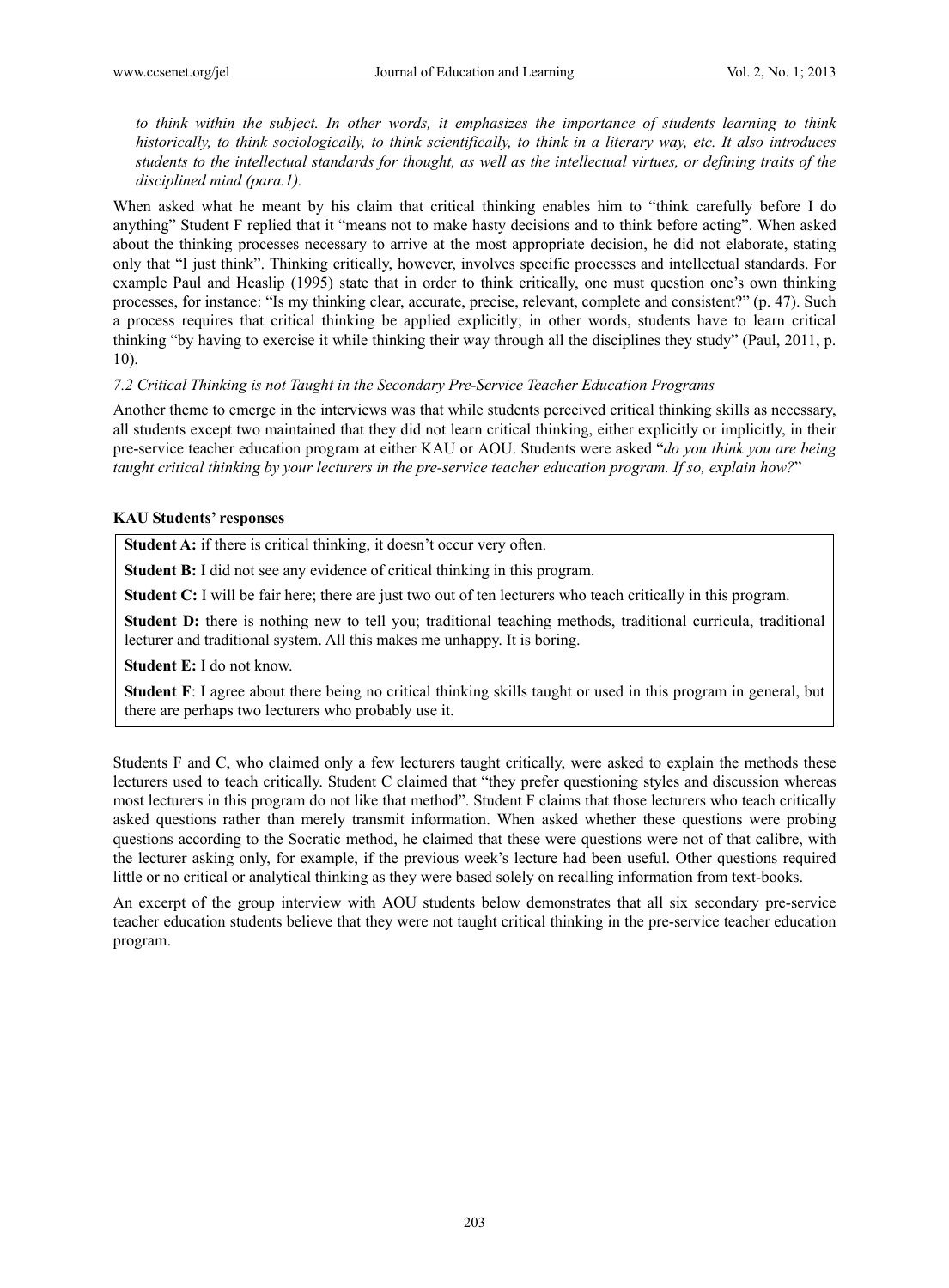## **AOU students' responses**

**Student G:** In fact, we were taught in this program many things such as how to teach, write and research but we didn't learn how to think critically.

**Student H:** We don't have critical thinking in our program. I don't think it is practiced in our society either. I think critical thinking should be used by everyone in society. If the society doesn't encourage people to think critically, it is difficult for academics to teach it to students. Anyway, the fact is that we don't learn critically.

**Student I:** I don't think so. I don't blame the lecturers because they want to cover the course content and most students like to learn traditionally. Therefore lecturers are not motivated to learn critical thinking and pass it on to their students. I appreciated them. I think they did their best.

**Student J:** We do not think we are being taught critical thinking by our lecturers, because they do not have time to teach us critically. Furthermore, they may have no idea about critical thinking to pass on to their students.

**Student K:** No, we do not have critical thinking in this pre-service teacher program.

**Student L:** I hope we have critical thinking, but I do not think we do.

Students attributed the lack of critical thinking in their pre-service education programs to their lecturers' own lack of critical thinking knowledge and practice. This perception corresponds with findings in the field (Paul, 2011; Elder, 2003; Tsui, 2001; and Ab Kadir, 2009; Ijaiya, Alabi and Fasasi, 2011; Paul et al, 1997; Williams, 2005). Taking into account the students' perceptions to arrive at a more accurate and comprehensive understanding of the current neglect of learning and teaching critical thinking is important and lends further credence to findings in other studies on critical thinking in non-western contexts such as conducted by Ab Kadir' (2009) and Owu-Ewie (2008).

## *7.3 Students' Perceptions of the Impediments to Learning Critical Thinking*

## 7.3.1 Lecturers

Lecturers were regarded by students as the main impediment to learning critical thinking. Students were asked "*what are the impediments to obtaining or learning critical thinking in the classroom?"* Responses varied only slightly, with students from both universities claiming that the lecturers neglected teaching critical thinking, and that they based their teaching on rote-learning methods. An excerpt of the group interview with KAU students below demonstrates the consensus among these students in attributing the impediments to learning critical thinking to their lecturers' teaching methods.

## **KAU student group interview**

**Student A:** To be honest, I don't want to denigrate lecturers in this Diploma of Education program but if there is critical thinking, it doesn't occur very much. I will be honest: there are just one or two lecturers who use questioning methods in their classrooms. I can therefore state that one of the main problems is lecturers who like the rote-learning style.

**Student C:** I agree with my classmates and I also believe that the bulk of the responsibility is with the lecturers because they are supposed to lead in the classroom. They have options in teaching methods and can choose to teach in the traditional method or based on critical thinking. Actually in this teacher education program the rote-learning method is used frequently by lecturers.

**Student D:** I did not see critical thinking in this education program. Most lecturers use traditional rote-learning methods that were used in elementary and high school.

**Student E:** I strongly agree with all my classmates. We do not get the chance to reject critical thinking even if we wanted to because lecturers do not encourage us or incorporate critical thinking in the classroom, in their course content or in the homework assignments. The problem is the lecturers.

**Student F:** I blame both lecturers and students. Many lecturers and students dislike discussion and questioning as a teaching method.

Students at AOU express similar opinions, claiming that lecturers are the main impediments to their lack of learning critical thinking.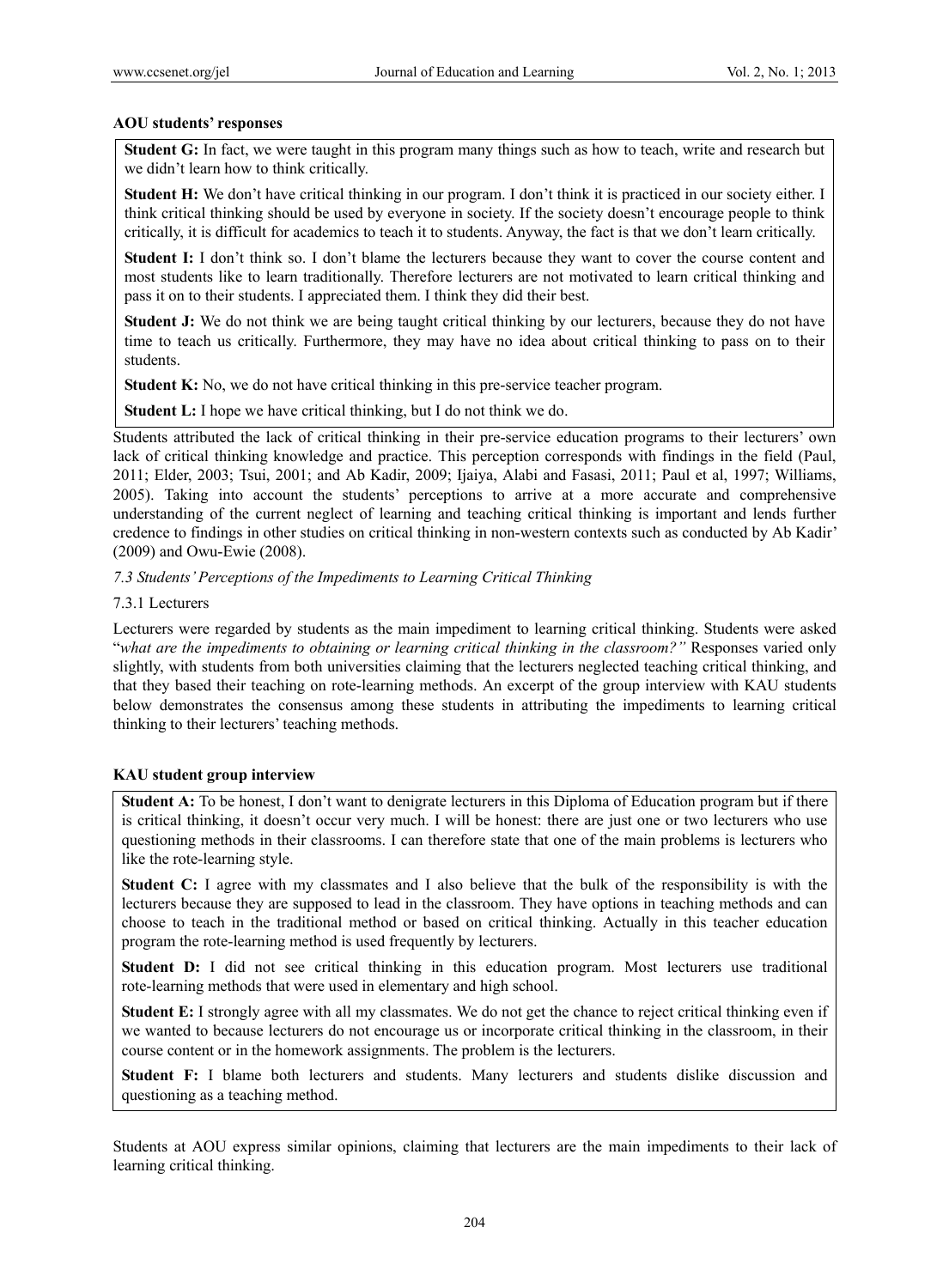## **AOU Student group interview**

**Student G:** I think teachers in our schools and professors in our university are the main reasons we do not learn critical thinking because students will imitate what teachers or lecturers do. Therefore, our lecturers and teachers do not teach for critical thinking and consequently we teach in the same way.

**Student H:** We don't have critical thinking in our program and I attribute that to two reasons: the first is the absence of lecturers' encouragement and use of critical thinking in the classroom, except for one lecturer in this educational program. The second reason is society. I don't think critical thinking is practiced in our society either. I think critical thinking should be used by everyone in society. If the society doesn't encourage people to think critically, it is difficult for university to teach it to its students. Anyway, we don't learn critically.

**Student L:** I agree with my classmates about that.

Competence in critical thinking and higher order thinking skills is essential for educators if they are to disseminate it to their own students, either explicitly or implicitly. However, minimal competence in critical thinking is the rule rather than the exception, not only in Saudi Arabia but everywhere, according to Elder (2003) who states that

*Most teachers have not been taught critical thinking and consequently do not themselves understand it. The overwhelming majority of teachers were not taught critical thinking as students. They were not taught critical thinking in teacher preparation programs. The curriculum they use is not designed to foster critical thinking. And most teachers do not identify vehicles for learning critical thinking on their own. Therefore, in the typical classroom, any relationship between critical thinking development and classroom structures tends to be incidental and inconsistent (para.16).* 

Paul et al (1997) found that while most educators in public and private colleges in California considered critical thinking the main goal of their instruction, "only 19% gave a clear explanation of what critical thinking is, and only 9% were clearly teaching for critical thinking on a typical class day" This suggests that critical thinking is not being taught adequately in teacher education courses.

An "inadequate knowledge base" and resistance to add to an already "overloaded curriculum" (p. 33) are further challenges, according to Ljaiya, Alabi and Fasasi (2011) to teaching critical thinking in teacher education. Covering extensive course content as part of an overloaded curriculum is also a concern in the Saudi education system. This concern emerged as part of my own study which involved interviewing lecturers about their knowledge and practice of critical thinking in King Abdul Aziz and Arab Open University. All the lecturers maintained that they have little time to undertake professional development programs because they have much course content to cover in a limited period of time.

## 7.3.2 Society

In open western societies critical thinking is encouraged but teachers lack the necessary knowledge base to implement it effectively. In Saudi Arabia, the culture is predominantly one of uncritical submission to authority. For example, children are discouraged from questioning their elders and from challenging their educators. In my experience as a student and lecturer in Saudi universities, and what is the common experience of students, challenging lecturers or teachers is not standard practice as it may result in failing a course or social and academic ostracism.

However, this situation is not confined to Saudi universities; this merely reflects prevalent attitudes in Saudi culture. Two of six students (Students A and C) argue precisely along these lines with Student C stating that:

The problem comes from the early stages. I mean from the environment in which we grow up. We are living in an uncritical society. Saudi society needs to learn that others' views must be respected. The problem is a society that doesn't encourage discussion, even in the home between parents and their children. If I have to think about my future, most of my family say, don't worry, God will guide you. We fully agree with that expression and I fully trust in my God's guidance but we should also be given the opportunity to think.

Arab Open University's students express similar opinions about the impediments to their lack of learning critical thinking. Student H for example claims that "one of the reasons for the lack of critical thinking is society. I don't think CT is practiced in our society either. I think critical thinking should be used by everyone but if the society doesn't encourage people to think critically, it is difficult for university to teach it to its students".

There is clearly a dialectical relationship between cultural practice in relation to critical thinking and how teacher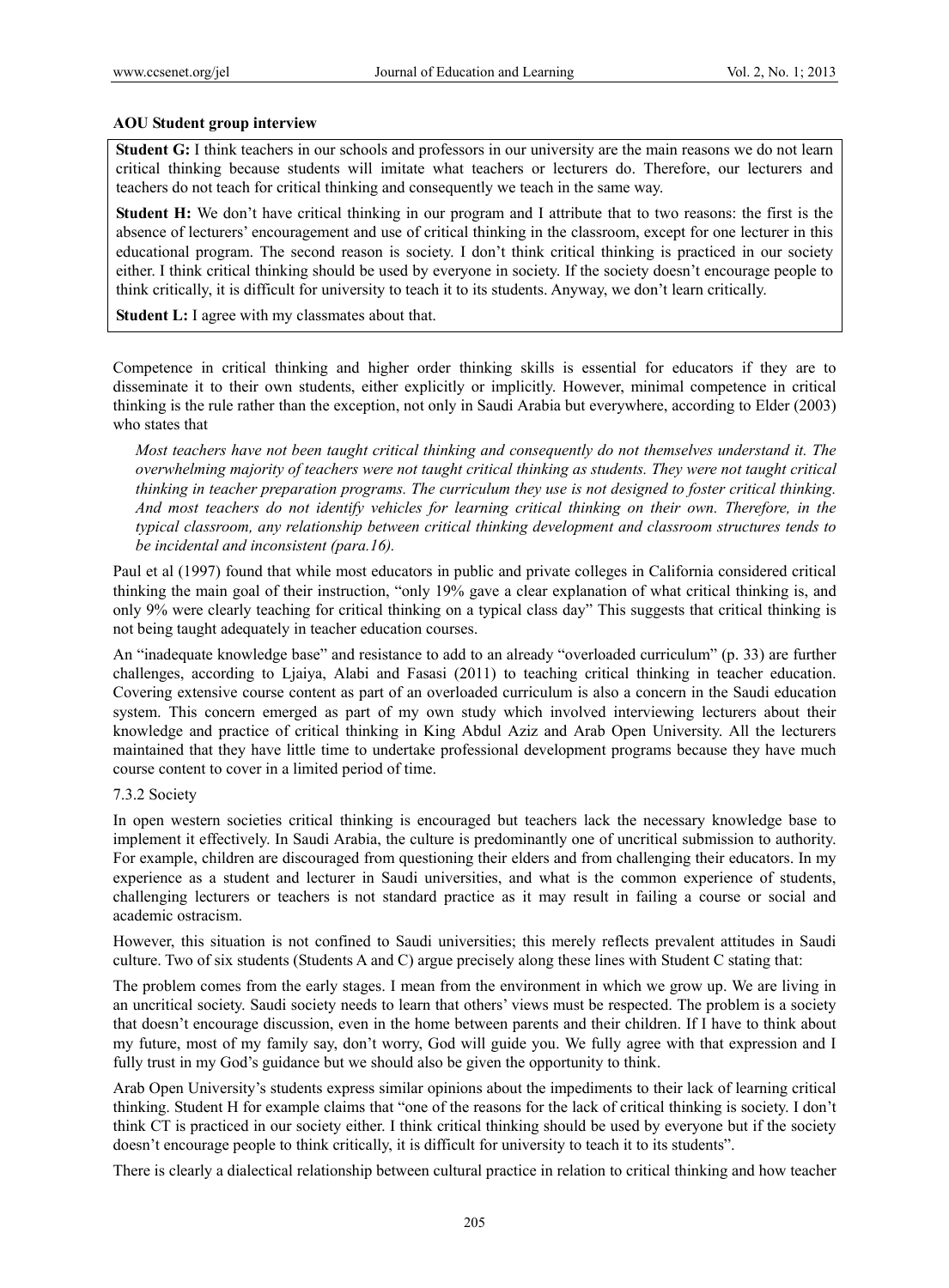education programs, and indeed, university syllabi across and within disciplines, are structured. Williams (2005) alludes to this, noting that "many students, have been trained both by parents and teachers to defer to authority figures. If students feel disinclined to question the ideas presented in a course, how could they dare question the declarations of societal leaders?" (p. 182).

Students C, H and L also claim that "our society does not teach us to respect other views". Intellectual empathy along with intellectual integrity are central tenets of Socratic thought, according to Paul (2011). Yet Paul found that philosophy students in western institutions are taught to use critical thinking not in the Socratic sense but in a "sophistic sense", whereby the primary objective is to "win an argument or gain advantage over others" (p. 13).

In Saudi Arabia, aversion to critical thinking extends beyond educational practice and is inextricably bound up with Saudi culture, which has been the subject of some critique (see Al-Essa, 2009, Al-Miziny, 2010) Saudi culture actively encourages submission to authority in all spheres: social, educational, political and domestic. This is then reflected and perpetuated in the education system.

## 7.3.3 Students Themselves

Although lecturers were regarded as the main impediments to critical thinking, students A and F consider the students themselves obstacles. Student A, for example, claims that "many students don't like critical thinking as they are not familiar with these methods because that is not how they learned in high school. If they are not interested in CT they would not benefit even if the lecturers taught this way". Student F agrees claiming that

Keeping the responsibility of lecturers in mind, we as students also have a responsibility. We should investigate such things as CT. However, many students do not want their learning to be difficult and some of them just want to pass exams and get the degree to get a job.

Williams (2005) also points out the reluctance on the part of students to practice critical thinking as it "requires hard work" and "many students would prefer that teachers just give them answers to complex questions" (p. 182). Ijaiya, Alabi and Fasasi (2011) also cite disinterest and disengagement with critical thinking among students in Nigeria, many of whom now "spend more of their spare time listening to music from their headsets, even during lectures, instead of engaging themselves in productive activities. If student teachers lack CT skills, what would they teach their future students?" (p. 30).

However, to blame students themselves is a rather simplistic argument as it fails to take into account how or why this situation arose, whether as a product of educational systems in specific cultural and social contexts or for other reasons.

## 7.3.4 Education System

Students I and K do not blame lecturers or society but the education system. Student I argues that "our education system must be reformed toward critical thinking and only after that can we then blame teachers and students if they do not implement it". Student K states that "we are the bad outcomes of the bad education system". The students' perceptions reinforce the views of Saudi scholars Al-Miziny (2010); Al-Essa (2009); Barnawi's (2011); Kafe (2009); Al-Sagoube (2009); Al-Qahtani (1995) and Elyas (2008) all of whom found that critical thinking was lacking in the Saudi education system. These scholars argue that there is a necessity for education reforms to incorporate CT in all educational sectors in Saudi Arabia.

One of the significant findings was that although student selection was based on a cross-section of grades from pass to high distinction, there appear to be no significant differences regarding perceptions of learning critical thinking between students.

## **8. Conclusion**

Students' perceptions of how or if they are taught critical thinking reveal that critical thinking is not the basis of pre-service teacher education programs at both universities in Saudi Arabia. Rote-learning and memorisation remain the prevalent methods of instruction with which students are dissatisfied.

Students found this method boring, uninspiring, lacking in intellectual rigour, and not very challenging. The teaching methods were also considered traditional, with lecturers perceived as transmitters of knowledge, rather than facilitators. The curriculum was viewed skeptically by students, who criticized the focus on content quantity rather than quality. The data reveal an urgent need for reforms of Saudi education system, with critical thinking as the basis of pre-service teacher education courses to limit the perpetuation of the rote-learning method of teaching and learning. Such reforms to the education system and curricula will undoubtedly impact on the culture in general in Saudi Arabia, facilitating the fostering critical thinking in future generations.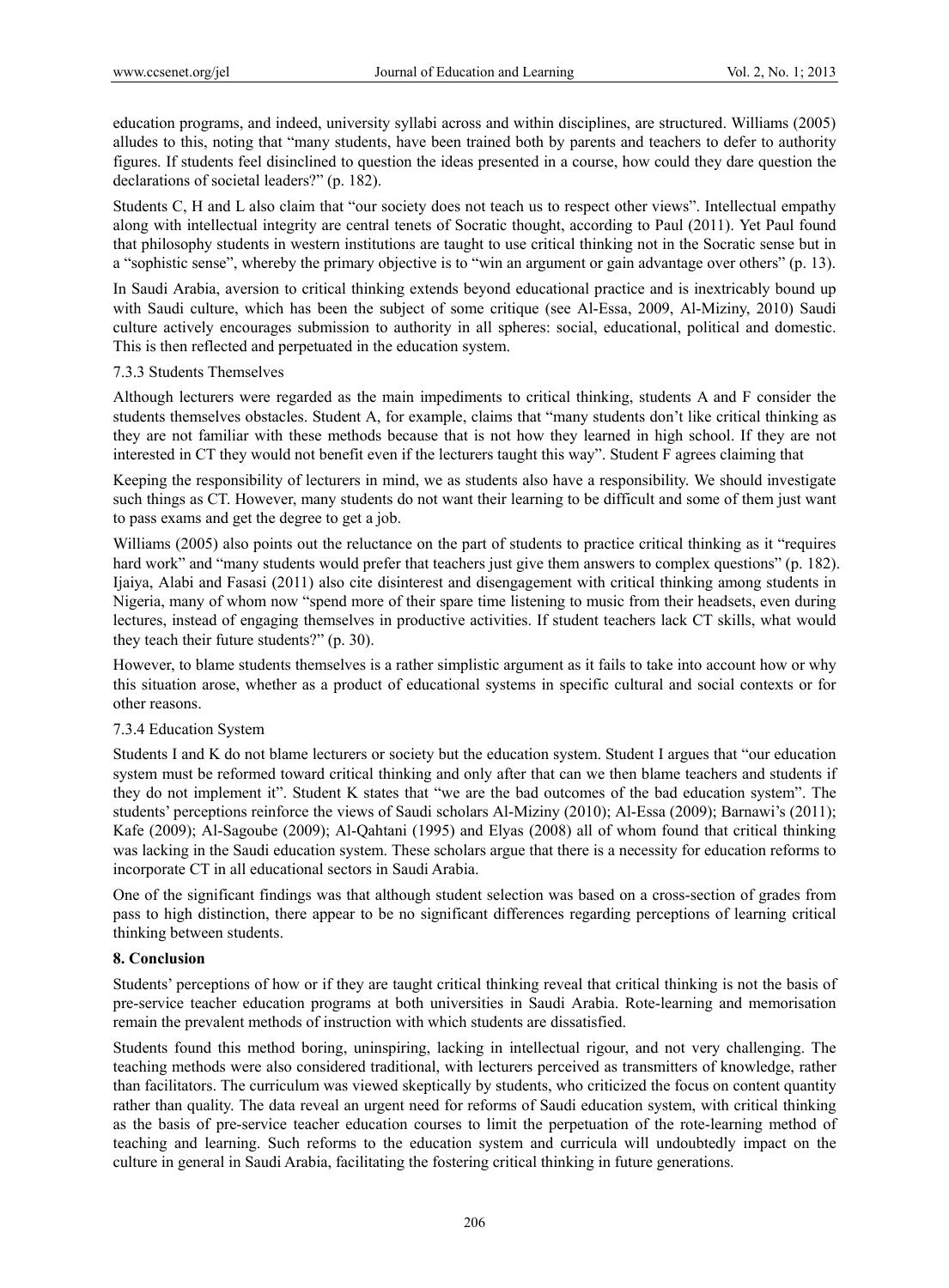#### **Acknowledgements**

This contribution is part of my PhD thesis untitled "teaching critical thinking in Saudi Arabia: A study of two pre-service teacher education programs".

#### **References**

- Ab Kadir, M. (2009). *Rethinking Thinking Schools, Learning Nation: Teachers' and students' perspectives of critical thinking in Singaporean education.* Unpublished PhD, Melbourne, Melbourne.
- Akyüz, H., & Serap, S. (2009). Critical thinking skills of preservice teachers in the blended learning environment. *International Journal of Human Sciences, 6*(2).
- Al-Essa, A. (2009). *Education Reform in Saudi Arabia between Absence of Political Vision, Apprehesion of the Religious Culture and Disability of Educatinal Managment* (1st ed.). Beirut: Dar Al Saqi.
- Al-Gabrey, W. (2007). *The Impact of Utilizing Brain Storming Method in developing the critical thinking & academic Achievement of the secondary school first grade in Mathematics Currula.* Unpublished Master umm al.qura university, Makkah
- Al-Miziny, H. (2010). *Abdcating of Education in Saudi Arabia* (1st ed.). Beirut: Arab Diffusion Company.
- Al-Qahtani, S. (1995). Teaching thinking skills in the social studies curriculum of Saudi Arabian secondary schools. *International Journal of Educational Development, 15*(2), 155-163. http://dx.doi.org/10.1016/0738-0593(94)E0014-F
- Al-Qmadi, S. (2008). *Assessment of Learning Actvies of Linguisc Competencies at Secondary School 1st Year, Based on Appropriate Students' Critical Thinking Skills.* Unpublished Master, Umm al.qura university, Makkah
- Al-Sagoube, M. (May 2009). *Dimensions of educational and learning in the promotion of intellectual Security*. Paper presented at the First national security conference "concepts and challenges". Riyadh , Saudi Arabia.
- Al-Souk, M. (2009). How can we praper the teacher? Retrieved from http://bahaedu.gov.sa/vb/archive/index.php/t-648.html
- Amen, O. (2008). *The Effect of Strategic switch of roles in the development of critical thinking and Achievement and retention In history for Second grade students of secondary in Al madinah Al munawwarah.* Unpublished Master Taibah University Taibah.
- Anastasiadou, S., & Dimitriadou, A. (2011). What does Critical Thinking mean? A statistical data analysis of pre-service teachers' defining statements. *International Journal of Humanities and Social Science, 1*(7), 73-83.
- Barnawi, O. (2011). Finding a Place for Critical Thinking and Self-voice in College English as a Foreign Language Writing Classrooms. *English Language Teaching, 4*(2), 190-197. http://dx.doi.org/10.5539/elt.v4n2p190
- Beyer, B. K. (1995). *Critical Thinking.* Bloomington, Indiana Phi Delta Kappa Educational Foundation.
- Creswell, J. (2009). *Research design: Qualitative, quantitative, and mixed methods approaches*. Sage Publications, Inc.
- Elder, L. (2002). An Interview with Linda Elder About Using Critical Thinking Concepts and Tools. Retrieved from http://www.criticalthinking.org/articles/formato.cfm
- Elder, L. (2005). Critical thinking as the key to the Learning College: A professional development model. *New Directions for Community Colleges, 2005*(130), 39-48. http://dx.doi.org/10.1002/cc.194
- Elder, L. (January, 2003). *An Interview with Linda Elder: About Critical Thinking and Gifted Education. Interview by Michael F. Shaughnessy and Randy Seevers*. The Foundation for Critical Thinking. Retrieved from

https://www.criticalthinking.org/pages/an-interview-with-linda-elder-about-critical-thinking-and-gifted-edu cation/476

- Elyas, T. (2008). The attitude and the impact of the American English as a global language within the Saudi education system. *Novitas-ROYAL, 2*(1).
- Ennis, R. H. (1989). Critical Thinking and Subject Specificity: Clarification and Needed Research. *Educational Researcher, 18*(3), 4-10.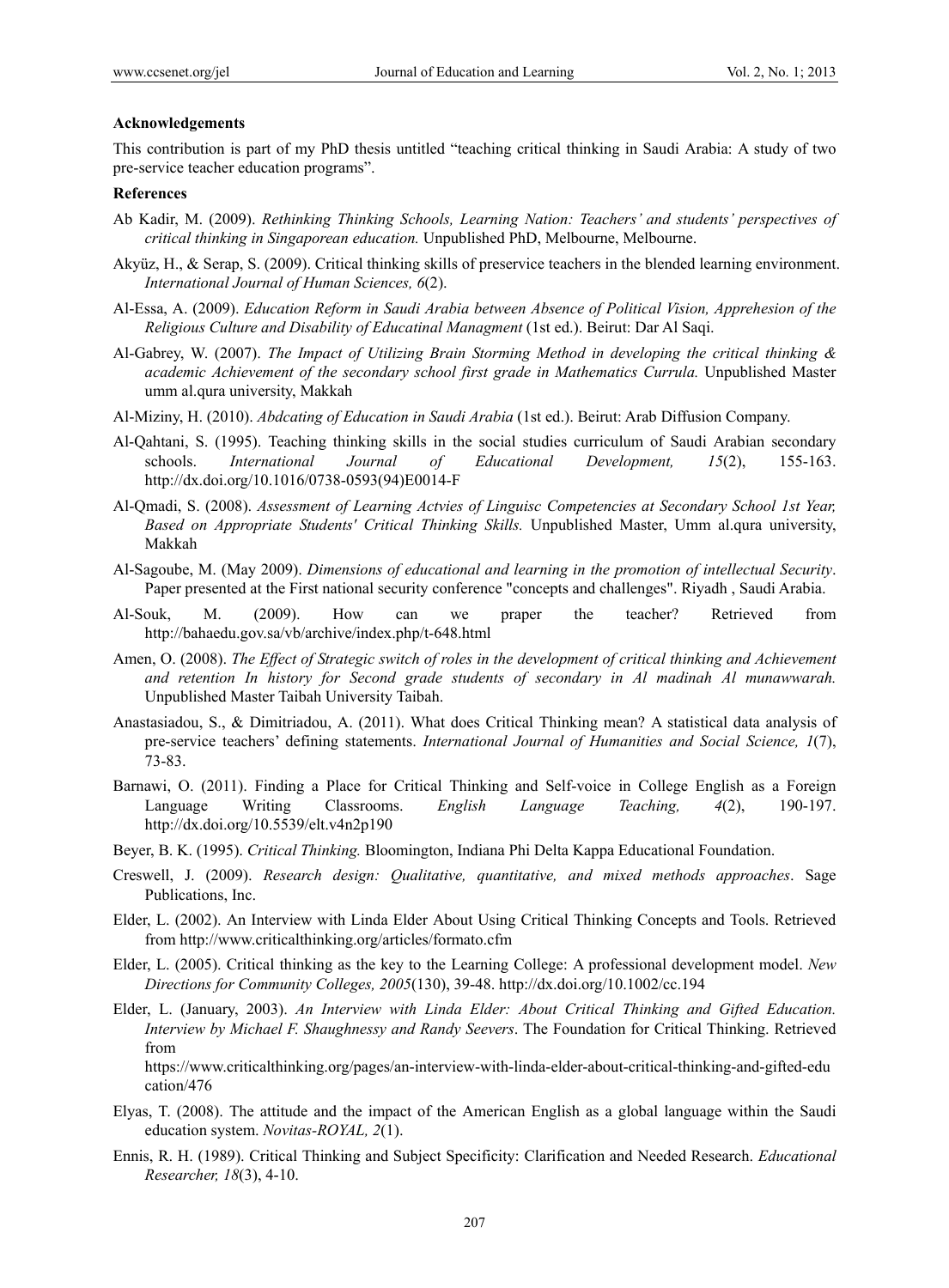- Ennis, R. H. (1990). The Extent to Which Critical Thinking Is Subject-Specific: Further Clarification. *Educational Researcher, 19*(4), 13-16.
- Ennis, R. H. (1993). Critical Thinking Assessment. *Theory into Practice, 32*(3), 179-186. http://dx.doi.org/10.1080/00405849309543594
- Ennis, R. H. (1997). Incorporating critical thinking in the curriculum: An introduction to some basic issues. *Inquiry, 16*(3).
- Facione, P. A. (1990b). The California Critical Thinking Skills Test: College Level Technical Report --Experimental Validation and Content Validity. Retrieved from http://www.eric.ed.gov/ERICWebPortal/recordDetail?accno=ED327549
- Facione, P. A., Facione, N. C., & Giancarlo, C. (1992). *The California critical thinking disposition inventory*. California Academic Press Millbrae, Calif.
- Feuerstein, M. (Unknown). The development of critical thinking in teaching-learning among preservice communications teachers. Oranim college, Israel. Oranim college, Israel. Retrieved from http://www.hiceducation.org/edu\_proceedings/Mira%20Feuerstein2.pdf
- Fisher, A. (2001). *Critical Thinking An Introduction*. Cambridge: Cambridge Unvirestiy Press.
- Halpern, D. F. (1998). Teaching critical thinking for transfer across domains. Dispositions, skills, structure training, and metacognitive monitoring. *The American Psychologist, 53*(4), 449. http://dx.doi.org/10.1037/0003-066X.53.4.449
- Harding, K., & Parsons, J. (2011). Improving Teacher Education Programs. *Australian Journal of Teacher Education, 36*(11).
- Ijaiya, N. Y. S., Alabi, A. T., & Fasasi, Y. A. (2011). Teacher education in Africa and critical thinking skills: Needs and strategies. *Research Journal of Business Management, 24*(3), 351-360.
- Johanson, J. (2010). Cultivating Critical Thinking: An Interview with Stephen Brookfield. *Journal of Developmental Education, 33*(3), 26.
- Kafa, A. (May 2009). *The role of the educational curricula for establishing security of intellectual "curriculum of uniformity in high school in Saudi Arabia case study*. Paper presented at the First national security conference "concepts and challenges", Riyadh, Saudi Arabia.
- Kong, L. (2006). *Effects of a Cognitive-Infusion Intervention on Critical Thinking Skills and Dispositions of Pre-service Teachers.* National Institute of Education, Nanyang Technological University. Singapore. Retrieved from http://www.aare.edu.au/06pap/kon06852.pdf
- Lee, H.-J. (2005). Understanding and assessing preservice teachers' reflective thinking. *Teaching and Teacher Education, 21*(6), 699-715. http://dx.doi.org/10.1016/j.tate.2005.05.007
- Lloyd, M., & Bahr, N. (2010). Thinking Critically about Critical Thinking in Higher Education. *International Journal for the Scholarship of Teaching and Learning, 4*(2), 16.
- McBride, R., Xiang, P., Wittenburg, D., & Shen, J. (2002). An analysis of preservice teachers' dispositions toward critical thinking: a cross-cultural perspective. *Asia-Pacific Journal of Teacher Education, 30*(2), 131-140. http://dx.doi.org/10.1080/13598660220135649
- McPeck, J. (1990). Critical Thinking and Subject Specificity: A Reply to Ennis. *Educational Researcher, 19*(4), 10-12.
- Mergler, A., Curtis, E., & Spooner Lane, R. (2009). Teacher Educators Embrace Philosophy: Reflections on a New Way of Looking at Preparing Pre-Service Teachers. *Australian Journal of Teacher Education, 34*(5), 1-14.
- Merriam, S. (1998). *Qualitative Research and Case Study Applications in Education.* Jossey-Bass Publishers.
- Merriam, S. (2009). *Qualitative research: A guide to design and implementation*. Jossey-Bass.
- Mewborn, D. S. (1999). Reflective Thinking among Preservice Elementary Mathematics Teachers. *Journal for Research in Mathematics Education, 30*(3), 316-341. http://dx.doi.org/10.2307/749838
- Nicoll, B. (1996). Developing Minds: Critical thinking in k-3. Paper presented at the California Kindergarten San Francisco. Retrieved from Francisco. http://craigcunningham.com/nlu/tie512win10/articles/developing%20minds%20-%20critical%20thinking%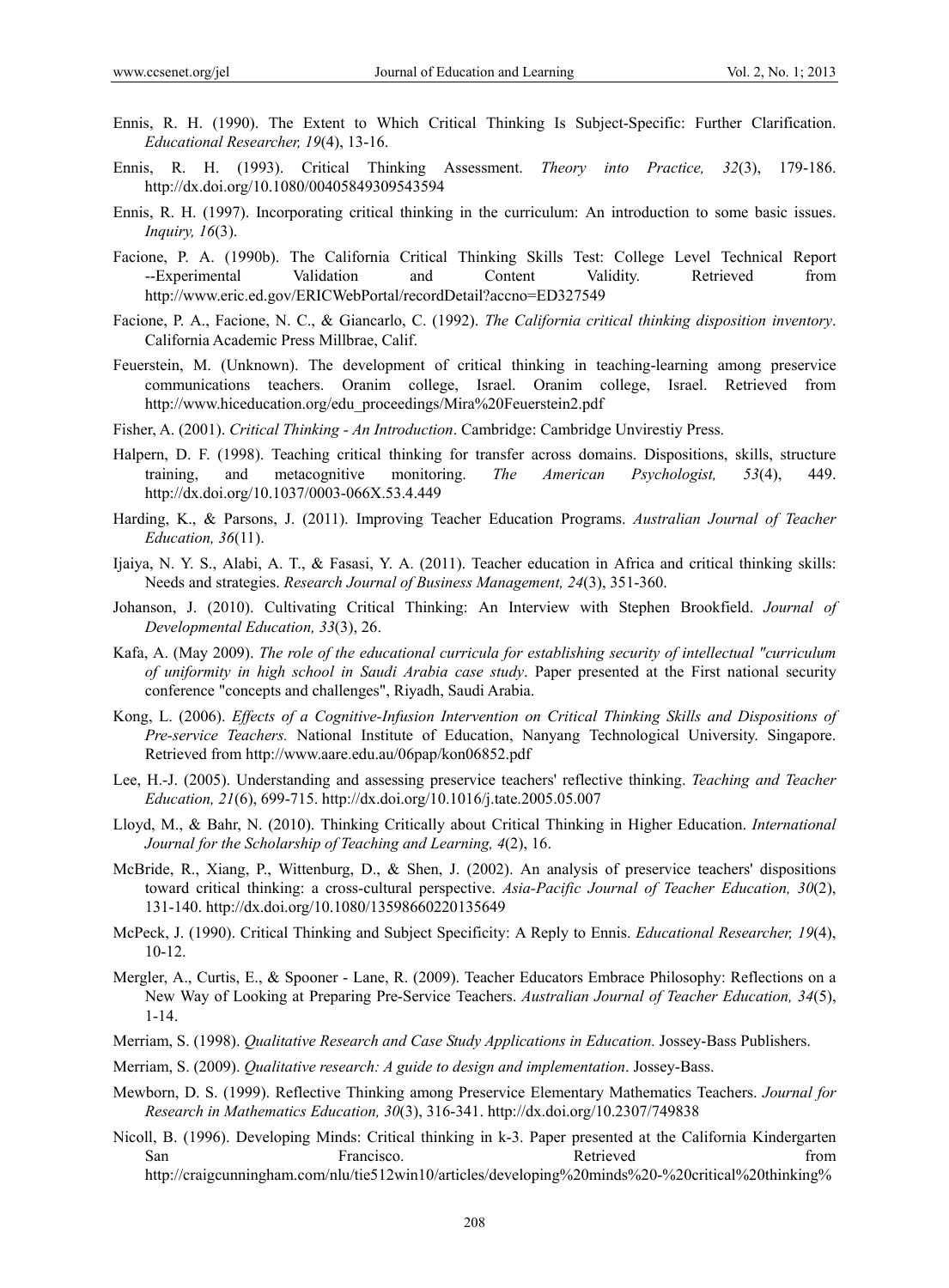20in%20k-3.pdf

- Owu-Ewie, C. (2007). Enhancing Thinking Skills Of Preservice Teachers In Ghana: The Case Of Assai Hills Training College. *The African Symposium: An On Line Journal Of African Educational Research Network, 40*(2).
- Owu-Ewie, C. (2008). *Enhancing the thinking skills of pre-service teachers: A case study of komenda teacher training college.* Unpublished Ph.D, Ohio University, Ohio
- Owu-Ewie, C. (2010). Developing Critical Thinking Skills Of Pre-service Teachers In Ghana: Teahing Methods And Classroom Ecology. *The Academic Leadership Journal, 9*(3).
- Patton, M. (1990). *Qualitative Evaluation and Research Methods*. London.
- Paul, R. (1992). *Critical thinking: What every person needs to survive in a rapidly changing world*. Santa Rosa, CA: Foundation for Critical Thinking.
- Paul, R. (1995). *Critical thinking: How to prepare students for a rapidly changing world*. Foundation for Critical Thinking.
- Paul, R. (2008). *Professional development.* Santa Rosa, CA: Foundation for Critical Thinking.
- Paul, R. (2011a). Critical Thinking: Identifying the Targets. Retrieved from http://www.criticalthinking.org/pages/critical-thinking-identifying-the-targets/486
- Paul, R. (2011b). Critical Thinking Professional Development for K-12. Retrieved from http://oldsite.criticalthinking.org/print-page.cfm?pageID=432
- Paul, R., & Elder, L. (2002). *Critical Thinking: Tools for Taking Charge of Your Professional and Personal Life*. Financial Times/Prentice Hall.
- Paul, R., Elder, L., & Bartell, T. (1997). *California Teacher Preparation for Instruction in Critical Thinking.* Research Findings and Policy Recommendations.
- Paul, R., & Heaslip, P. (1995). Critical thinking and intuitive nursing practice. *Journal of Advanced Nursing, 22*(1), 40-47. http://dx.doi.org/10.1046/j.1365-2648.1995.22010040.x
- Prawat, R. (1992). Teachers' beliefs about teaching and learning: A constructivist perspective. *American journal of education*, 354-395. http://dx.doi.org/10.1086/444021
- Qing, Z., Jing, G., & Yan, W. (2010). Promoting preservice teachers' critical thinking skills by inquiry-based chemical experiment. *Procedia - Social and Behavioral Sciences, 2*(2), 4597-4603. http://dx.doi.org/10.1016/j.sbspro.2010.03.737
- Siegel, H. (1988). *Educating reason: Rationality, critical thinking, and education*. Routledge London.
- Stake, R. E. (1995). *The Art of Case Study Research*. Sage Publications.
- Stake, R. E. (2005). *Qualitative Case Studies*. Sage Publications Ltd.
- Swartz, R. J., & Parks, S. (1994). Infusing the Teaching of Critical and Creative Thinking into Content: A Lesson Design Handbook for the Elementary Grades Instruction Retrieved from http://eric.ed.gov/ERICWebPortal/search/detailmini.jsp?\_nfpb=true&\_&ERICExtSearch\_SearchValue\_0=E D407059&ERICExtSearch\_SearchType\_0=no&accno=ED407059
- Tsui, L. (2001). Faculty attitudes and the development of students' critical thinking. *The Journal of General Education, 50*(1), 1-28. http://dx.doi.org/10.1353/jge.2001.0008
- Unks, G. (1985). Critical Thinking in the Social Studies Classroom. Do We Teach It? *Social Education, 49*(3), 240-244.
- Walsh, D., & Paul, R. (1986). *The Goal of Critical Thinking: From Educational ideal to Educational Realit.*  Washington, DC: American Federation of Teachers.
- Williams, R. (2005). Targeting critical thinking within teacher education: The potential impact on society. *The Teacher Educator, 40*(3), 163-187. http://dx.doi.org/10.1080/08878730509555359
- Yin, R. (2009). *Case study research: Design and methods* (3rd ed.). Sage Publications, Inc.
- Zippay, C. F. (2010). An exploration of the critical and reflective thinking and the culturally relevant literacy practices of two preservice teachers. Unpublished Ed.D, Tennessee State University, ProQuest. Retrieved from http://search.proquest.com/docview/502259743?accountid=12763